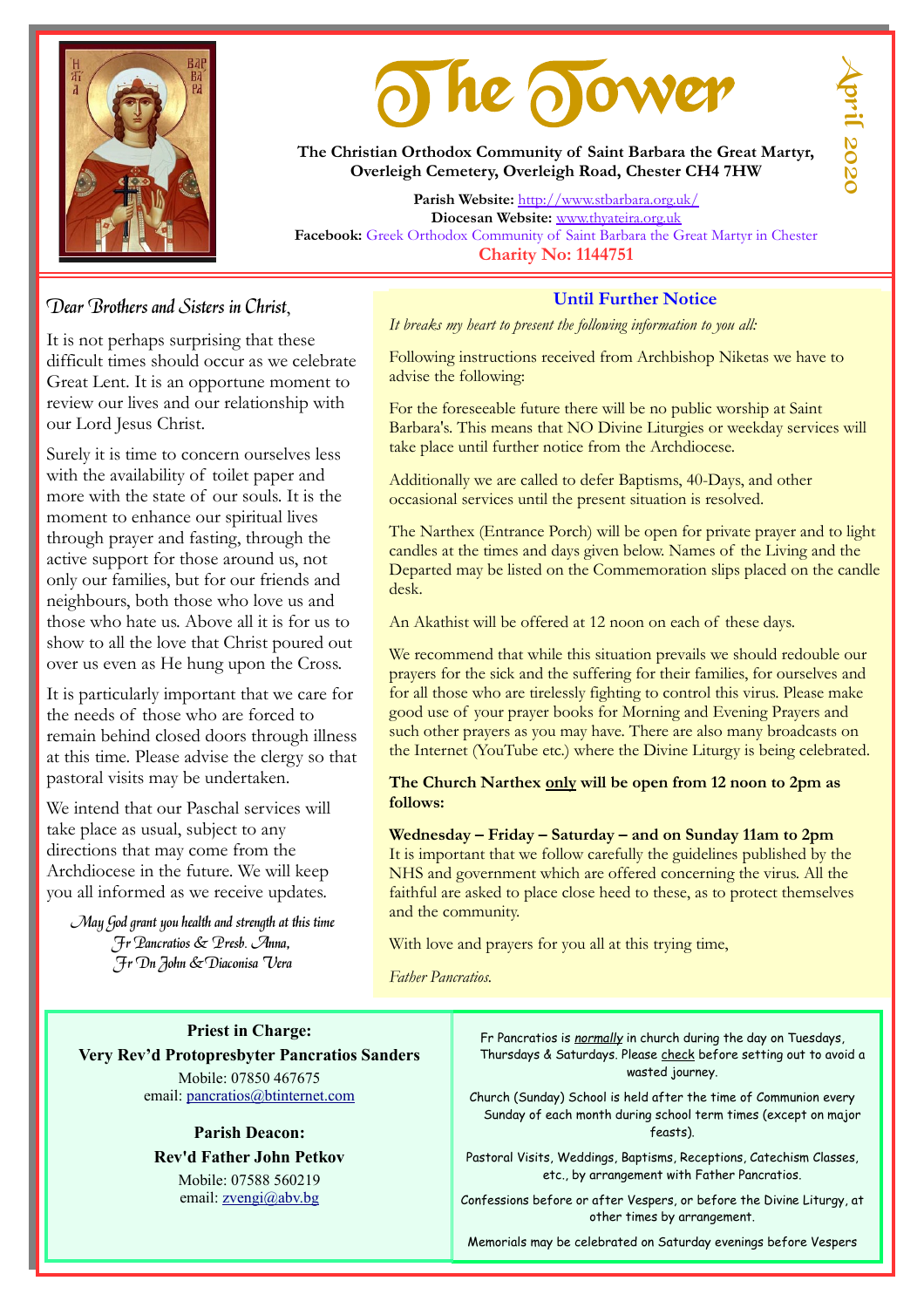# **Principal Services for April**

|                                                                                                          |                  |                    |                                        | $\frac{1}{2}$                                                           |  |  |  |
|----------------------------------------------------------------------------------------------------------|------------------|--------------------|----------------------------------------|-------------------------------------------------------------------------|--|--|--|
| 1 <sup>st</sup>                                                                                          | Wednesday        | 6.30pm             | Great Canon of Saint Andrew of Crete   |                                                                         |  |  |  |
| 2 <sup>nd</sup>                                                                                          | Thursday         | 6.30pm             | Liturgy of the Pre-Sanctified gifts    |                                                                         |  |  |  |
| $3^{\rm rd}$                                                                                             | Friday           | 6.30pm             | Liturgy of the Pre-Sanctified gifts    |                                                                         |  |  |  |
|                                                                                                          |                  | 7.30pm             | Akathist to the Mother of God          |                                                                         |  |  |  |
| 4 <sup>th</sup>                                                                                          | Saturday         | 5.30pm             | <b>Vespers</b>                         |                                                                         |  |  |  |
| 5 <sup>th</sup>                                                                                          | <b>Sunday</b>    | 10.00am            | <b>Matins</b>                          |                                                                         |  |  |  |
|                                                                                                          |                  | 11.00am            | <b>Divine Liturgy</b>                  | Fifth Sunday – St Mary of Egypt                                         |  |  |  |
| 8 <sup>th</sup>                                                                                          | Wednesday        | 6.30pm             | Liturgy of the Pre-Sanctified gifts    |                                                                         |  |  |  |
| 10 <sup>th</sup>                                                                                         | Friday           | 6.30pm             | Liturgy of the Pre-Sanctified gifts    |                                                                         |  |  |  |
| 11 <sup>th</sup>                                                                                         | Saturday         | 5.30pm             | <b>Vespers</b>                         |                                                                         |  |  |  |
| 12 <sup>th</sup>                                                                                         | <b>Sunday</b>    | 10.00am            | <b>Matins</b>                          |                                                                         |  |  |  |
|                                                                                                          |                  | 11.00am            | <b>Divine Liturgy</b>                  | Entry of Our Lord into Jerusalem – Palm Sunday                          |  |  |  |
|                                                                                                          |                  |                    |                                        |                                                                         |  |  |  |
| >>>>> For Great & Holy Week Services – see separate sheet attached <<<<<<br><b>Holy Pascha</b>           |                  |                    |                                        |                                                                         |  |  |  |
|                                                                                                          |                  |                    |                                        |                                                                         |  |  |  |
| 18 <sup>th</sup>                                                                                         | <b>Saturday</b>  | 11.00am            | <b>Vesperal Liturgy of Saint Basil</b> |                                                                         |  |  |  |
|                                                                                                          |                  | 11.30pm            | <b>Midnight Office</b>                 |                                                                         |  |  |  |
| 19 <sup>th</sup>                                                                                         |                  | Midnight           |                                        | Επιστος Ανεστη, Matins of Pascha and Liturgy of Saint John Chrysostom   |  |  |  |
|                                                                                                          |                  |                    |                                        | <b>Paschal Feast follows</b>                                            |  |  |  |
| 22 <sup>nd</sup>                                                                                         | Wednesday 6.30pm |                    | <b>Vespers</b>                         | Saint George, Patron of England                                         |  |  |  |
| 25 <sup>th</sup>                                                                                         | Saturday         | 5.30pm             | <b>Vespers</b>                         |                                                                         |  |  |  |
| 26 <sup>th</sup>                                                                                         | <b>Sunday</b>    | 10.00am            | <b>Matins</b>                          |                                                                         |  |  |  |
|                                                                                                          |                  | 11.00am            | <b>Divine Liturgy</b>                  | 2 <sup>nd</sup> Sunday of Pascha – St Thomas Sunday                     |  |  |  |
| 29 <sup>th</sup>                                                                                         | Wednesday        | 6.30 <sub>pm</sub> | Vespers                                | Holy Apostle James, the son of Zebedee                                  |  |  |  |
| <b>Principal Services for May</b>                                                                        |                  |                    |                                        |                                                                         |  |  |  |
| 2 <sup>nd</sup>                                                                                          | Saturday         | 5.30pm             | <b>Vespers</b>                         |                                                                         |  |  |  |
| 3 <sup>rd</sup>                                                                                          | <b>Sunday</b>    | 10.00am            | <b>Matins</b>                          |                                                                         |  |  |  |
|                                                                                                          |                  | 11.00am            | <b>Divine Liturgy</b>                  | 3rd of Pascha – The Myrrh-bearing Women                                 |  |  |  |
| 6 <sup>th</sup>                                                                                          | Wednesday        | 6.30 <sub>pm</sub> | Vespers                                | The Vision of the Precious Cross over Jerusalem                         |  |  |  |
| 9 <sup>th</sup>                                                                                          | Saturday         | 5.30pm             | <b>Vespers</b>                         |                                                                         |  |  |  |
| 10 <sup>th</sup>                                                                                         | <b>Sunday</b>    | 10.00am            | <b>Matins</b>                          |                                                                         |  |  |  |
|                                                                                                          |                  | 11.00am            | <b>Divine Liturgy</b>                  | 4 <sup>th</sup> of Pascha – The Paralysed Man - (Apostle Simon Zelotes) |  |  |  |
| $13^{\text{th}}$                                                                                         | Wednesday        | 6.30 <sub>pm</sub> | Vespers                                | Martyr Isidore of Chios                                                 |  |  |  |
| 16 <sup>th</sup>                                                                                         | Saturday         | 5.30pm             | <b>Vespers</b>                         |                                                                         |  |  |  |
| 17 <sup>th</sup>                                                                                         | <b>Sunday</b>    | 10.00am            | <b>Matins</b>                          |                                                                         |  |  |  |
|                                                                                                          |                  | 11.00am            | <b>Divine Liturgy</b>                  | 5 <sup>th</sup> of Pascha – The Samaritan Woman - (Martyr Photini)      |  |  |  |
| 20 <sup>th</sup>                                                                                         | Wednesday        | 6.30 <sub>pm</sub> | Vespers                                | Emperor Constantine and his mother Helena                               |  |  |  |
| 23 <sup>rd</sup>                                                                                         | Saturday         | 5.30pm             | <b>Vespers</b>                         |                                                                         |  |  |  |
| 24 <sup>th</sup>                                                                                         | <b>Sunday</b>    | 10.00am            | <b>Matins</b>                          |                                                                         |  |  |  |
|                                                                                                          |                  | 11.00am            | <b>Divine Liturgy</b>                  |                                                                         |  |  |  |
|                                                                                                          |                  |                    |                                        | 6th of Pascha – The Blind Man - (St Symeon Stylites)                    |  |  |  |
| 27 <sup>th</sup>                                                                                         | Wednesday 6.30pm |                    | <b>Vespers</b>                         |                                                                         |  |  |  |
|                                                                                                          |                  | 7.30 <sub>pm</sub> | <b>Divine Liturgy</b>                  | The Ascension of our Lord & Saviour Jesus Christ                        |  |  |  |
| 30 <sup>th</sup>                                                                                         | Saturday         | 5.30pm             | <b>Vespers</b>                         |                                                                         |  |  |  |
| $31^{st}$                                                                                                | <b>Sunday</b>    | 10.00am            | <b>Matins</b>                          |                                                                         |  |  |  |
|                                                                                                          |                  | 11.00am            | <b>Divine Liturgy</b>                  | 7th of Pascha – Fathers of the 1 <sup>st</sup> Ecumenical Council       |  |  |  |
| Please note all services may be subject to change or cancellation depending on the spread of Coronavirus |                  |                    |                                        |                                                                         |  |  |  |

# 'Thy will be done'

When you wish for physical health and do everything you can to ensure it, and yet remain ill, then say: "Thy will be done." When you undertake something but your enterprise fails, say: "Thy will be done." When you do good to others, but they repay you with evil, say: "Thy will be done." When you would like to sleep but are attacked by insomnia, say: "Thy will be done." In general, do not become irritated when anything is not done according to your will, but learn to submit in all things to the will of the Heavenly Father.

St John of Kronstadt +1909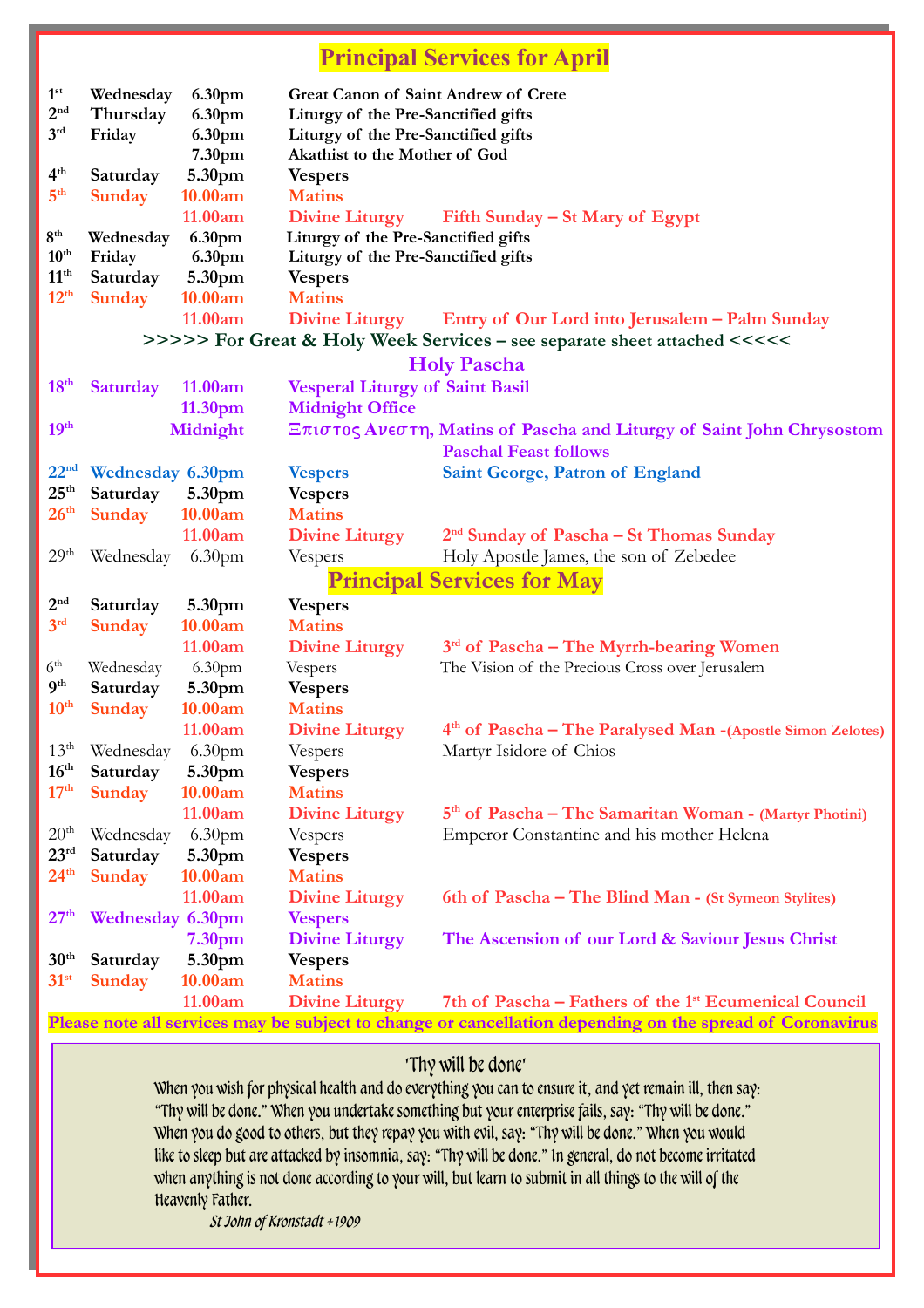## *A Scripture Reading Calendar for April with Irish Saints (where known)*

| 1                                       | $Fast***$    | Isaiah 41:4-14                       | Proverbs 15:20-16:9  | St Cellach mac Congaille, Archbishop of Armagh, founder of Kells (815)            |  |  |
|-----------------------------------------|--------------|--------------------------------------|----------------------|-----------------------------------------------------------------------------------|--|--|
| 2                                       | Fast**       | Isaiah 42:5-16                       | Proverbs 16:17-17:17 | St Brónach, the Virgin of Glen-Seichis, now Kilbronach (6thC)                     |  |  |
| 3                                       | Fast**       | Isaiah 45:11-17                      | Proverbs 17:17-18:5  | St Burgundofara of Eboriac, now Faremoutiers (657)                                |  |  |
| 4                                       | $Fast***$    | Hebrews 9:24-28                      | Mark 8:27-31         | St Tigernake, Abbot of Clones, Bishop of Clougher (549)                           |  |  |
| 5                                       | $Fast***$    | Hebrews 9:11-14                      | Mark 10:32b-45       | St Bécán, one of the 'Twelve Apostles of Ireland' (6thC)                          |  |  |
| 6                                       | Fast         | Isaiah 48:17-49:4                    | Proverbs 19:16-25    | St Brychan, King in Wales with 24 saintly children (5thC)                         |  |  |
| 7                                       | Fast         | Isaiah 49:6-10                       | Proverbs 21:3-21     | St Finnian, Abbot-Bishop of Clonard (c549)                                        |  |  |
| 8                                       | Fast         | Isaiah 58:1-11                       | Proverbs 21:23-22:4  | St Perpetuus, Bishop of Tours (490)                                               |  |  |
| 9                                       | Fast         | Isaiah 65:8-16                       | Proverbs 23:15-24:5  | St Theodore, Abbot of Crowland, martyred by the Danes $(869)$ – we have his relic |  |  |
|                                         | 10 Fast      | Isaiah 66:10-24                      | Proverbs 31:8-31     | Martyrs Beocca, Ethor and others at Chertsey, martyred by the Danes (869)         |  |  |
|                                         | 11 $Fast**$  | Hebrews 12:28-13:8                   | John 11:1-45         | St Maedhog, Abbot of Clonmore (6thC)                                              |  |  |
|                                         | 12 $Fast***$ | Philippians 4:4-9                    | John 12:1-18         | St Wigbert, disciple of St Egbert, pilgrim (690)                                  |  |  |
|                                         | 13 Fast      | Job 1:1-12                           | Matthew 24:3-35      | St Guinoch of Buchan, Bishop (c838)                                               |  |  |
|                                         | 14 Fast      | Job 1:13-22                          | Matthew 24:35-26:2   | St Tassach, disciple of St Patrick, First Bishop of Raholp (c495)                 |  |  |
|                                         | 15 Fast      | Job 2:1-10                           | Matthew 26:6-16      | St Ruadhan, disciple of St Finian, Founder and Abbot of Lothra (c584)             |  |  |
|                                         | 16 Fast**    | 1 Corinthians 11:23-32               | Matthew 26:2-27:2    | St Elias, Monk and Abbot in Ireland and Germany (1021)                            |  |  |
|                                         |              | 17 Strictfast 1 Corinthians 1:18-2:2 | Matthew 27:1-61      | Monk-martyr Donnán of Eigg and those with him (618)                               |  |  |
|                                         | 18 Fast*     | Romans 6:3-11                        | Matthew 28:1-20      | St Laserian, founder of the monastery and bishopric of Leighlin (639)             |  |  |
|                                         |              | 19 Fastfree Acts 1:1-8               | John 1:1-17          | Hieromartyr Alphege, Archbishop of Canterbury (1012)                              |  |  |
|                                         |              | 20 Fastfree Acts 1:12-17,21-26       | John 1:18-28         | St Gundebert, monk-martyr (8thC)                                                  |  |  |
|                                         |              | 21 Fastfree Acts 2:14-21             | Luke 24:12-35        | St Maelrubha of Apur Crossan (Applecross), monk of Bangor, Eire (722)             |  |  |
|                                         |              | 22 Fastfree Acts 2:22-38a            | John 1:35-51         | Martyr-brothers Arwald on the day after their Baptism on the Isle of Wight (686)  |  |  |
|                                         |              | 23 Fastfree Acts 2:38-43             | John 3:1-15          | St Ibar of Beggerin, preacher in Leinster and Meath (5thC)                        |  |  |
|                                         |              | 24 Fastfree Acts 3:1-6               | John 2:13-22         | St Dyfnan, founder of a church in Anglesey (5thC)                                 |  |  |
|                                         |              | 25 Fastfree Acts 3:11-16             | John 3:22-33         | St Maughold, Bishop of Croghan, Offaly, and patron of the Isle of Man (c489)      |  |  |
| 26                                      |              | Acts 5:12-20                         | John 20:19-31        | Martyr Peter, First Bishop of Braga, Portugal (c60)                               |  |  |
| 27                                      |              | Acts 3:19-26                         | John 2:1-11          | St Assicus, first Bishop of Elphin, brought to the Faith by St Patrick (490)      |  |  |
| 28                                      |              | Acts 4:1-10                          | John 3:16-21         | St Crónán, Abbot of Roscrea (640)                                                 |  |  |
|                                         | 29 $Fast**$  | Acts 4:13-22                         | John 5:17-24         | St Dictinus, first convert of St Patrick in Ulster (5thC)                         |  |  |
| 30                                      |              | Acts 4:23-31                         | John 5:24-30         | St Cynwl, Hermit and brother of St Deiniol, first Bishop of Bangor (6thC)         |  |  |
| $*$ <i>W</i> ine is allowed on this day |              |                                      |                      |                                                                                   |  |  |

*\*\* Wine & Oil are allowed on this day* 

\*\**\* Fish, Wine & Oil are allowed on this day* 

#### **Sundays are shown in Bold**

† Note: there are more readings on certain days - If you have no other Calendar, the Diocesan Hemerologion serves as a guide. Alternatively search the internet and download **Menologion 3.0** - a useful perpetual calendar.

#### **A Parable**

The boy was seriously ill. Many nights the mother sat by his bed, praying for God's help. On one of the heaviest nights there was a rustling of the wings of the angel of death.

"Do not take my son away!" Exclaimed his mother. - My boy has not grown up yet and has not known the most important thing - love.

"In heaven, he will meet all the best that is on earth," the angel whispered.

"But what will he bring with him?" Let him collect at least a few drops of love, and I'll let him go to heaven! - Mother pleaded.

- Good. Let it be as you ask. When he fills this thimble with drops of love, I'll come after him again, "said the angel and laid a gold thimble in front of his mother.

The boy recovered, the mother told her son and asked:

- Remember, son, about our agreement and do not hurry to love.

But can you order your heart? The boy's heart can skilfully love, and he generously gave this gift to his relatives. My mother was anxiously awaiting the moment when the thimble was full. Years passed, the son became an adult. He loved his family, his work and friends. He cared for his mother and father with tenderness, and the thimble was not filled.

The mother again saw the angel of death, but only when she ascended to heaven.

"You have tricked me, mother," the angel laughed. "No vessel can contain more than its volume, but the vessel of love is bottomless.